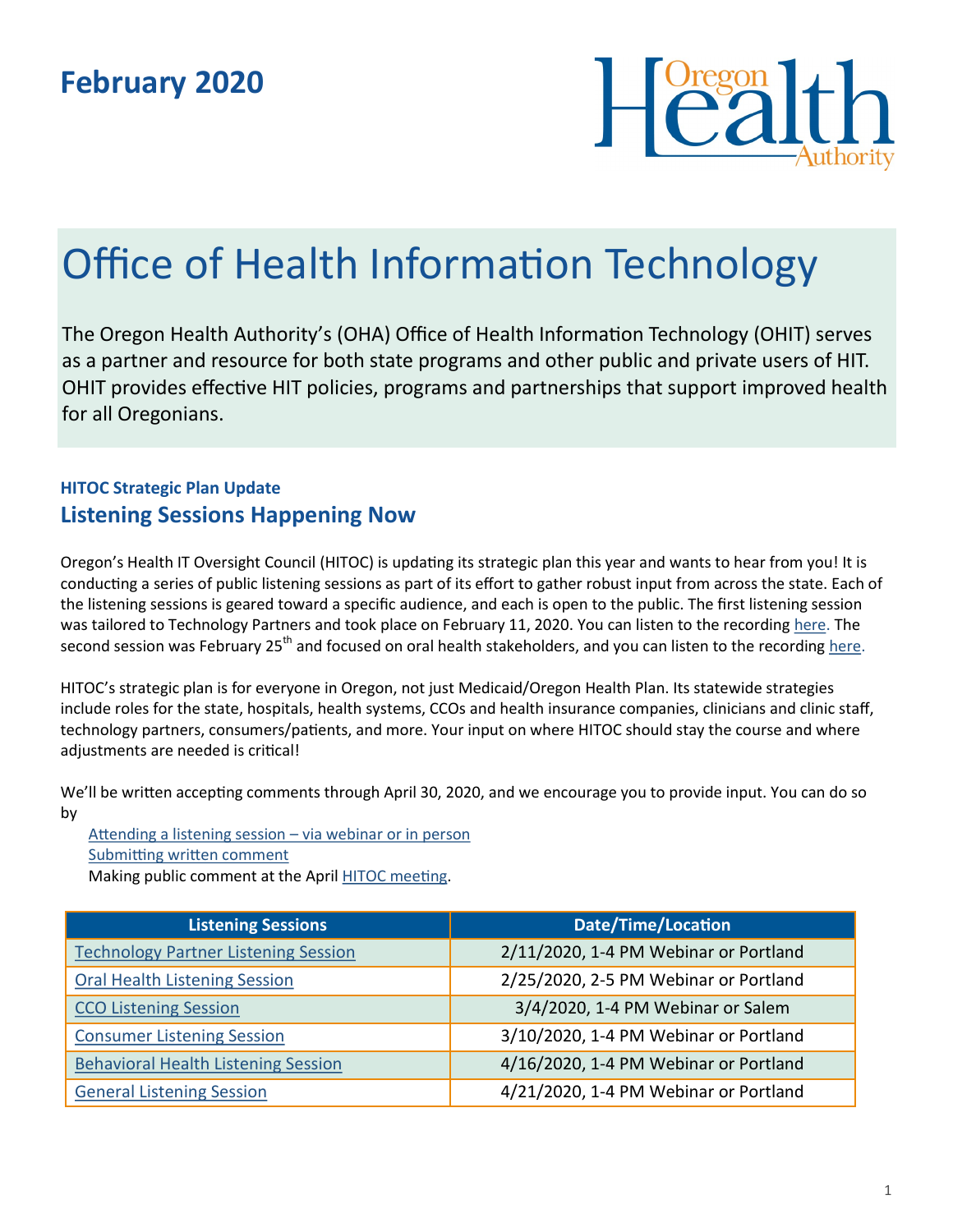## **February 2020**



## **CQMR Update Clinical Quality Metrics Registry Now Live for 2019 Reporting**

The Clinical Quality Metrics Registry (CQMR) is a tool that collects, aggregates, and provides clinical quality metrics data to support quality reporting programs. The CQMR is now live for 2019 reporting for these quality programs:

- CCO incentive measures (data submissions due 4/1/20)
- Medicaid EHR Incentive Program (due 3/31/20)
- Comprehensive Primary Care Plus (due 2/29/20, must have started onboarding by 1/31/20)
- Merit-based Incentive Payment System (due 3/31/20, must start onboarding by 3/9/20)

To learn more, please visit the CQMR [Resources](https://www.oregon.gov/oha/HPA/OHIT/Pages/CQMR-FAQs-and-Resources.aspx) page for step-by-step guides and other training materials. For questions, you can reach the CQMR team at [Oregon.CQMR@dhsoha.state.or.us.](mailto:Oregon.CQMR@dhsoha.state.or.us) 

### **HITOC Highlights Outcomes of the February Meeting**

The Health IT Oversight Council (HITOC) kicked off the new year with a great meeting on February 6, 2020, with a focus on the work of the Public Health Division. Members were updated on 2021 strategic plan update work and the exploratory work HIT Commons is doing around community information exchange. The following topics were covered in depth.

#### **Annual Report to the Oregon Health Policy Board**

Each year, members of HITOC provide the Oregon Health Policy Board (OHPB) an update on the progress of health IT across the state. During this year's report, which took place on February 4, 2020, OHPB provided positive feedback about HITOC's work, and it also approved the updated HITOC workplan, the renewal of three members, and the addition of new HITOC member, Kellen Joseph. [You can find the OHPB meeting materials and recordings here >](https://www.oregon.gov/oha/OHPB/Pages/OHPB-Meetings.aspx)

#### **New HITOC Member**

We'd like to welcome new HITOC Member, Kellen Joseph, to the Council! Kellen has 14 years of IT experience and is currently the Information Systems Manager/ Clinical Application Coordinator (CAC) at Yellowhawk Tribal Health Center. He is an enrolled member of the Confederated Tribes of Umatilla Indian Reservation (CTUIR) and has been part of Yellowhawk since 2010, starting as Tech Support Specialist then promoted to CAC and most recently to Information Systems Manager. Welcome, Kellen – we're so glad to have you!

#### **Health IT and Public Health**

The Public Health Division (PHD) leadership presented their areas of work and potential overlap with Health IT. HITOC heard from Dr. Dean Sidelinger, State Health Officer; Collette Young, Administrator, Center for Public Health Practice; and Kirsten Aird, Senior Operations Manager about the use of data and technology within PHD. In addition, HITOC learned about Oregon's State Health Improvement Plan, which focuses more on upstream drivers of health than past plans. HITOC members and PHD presenters discussed potential connections and possibilities for addressing social determinants of health (SDoH) and population health management.

#### *Continues on the next page*